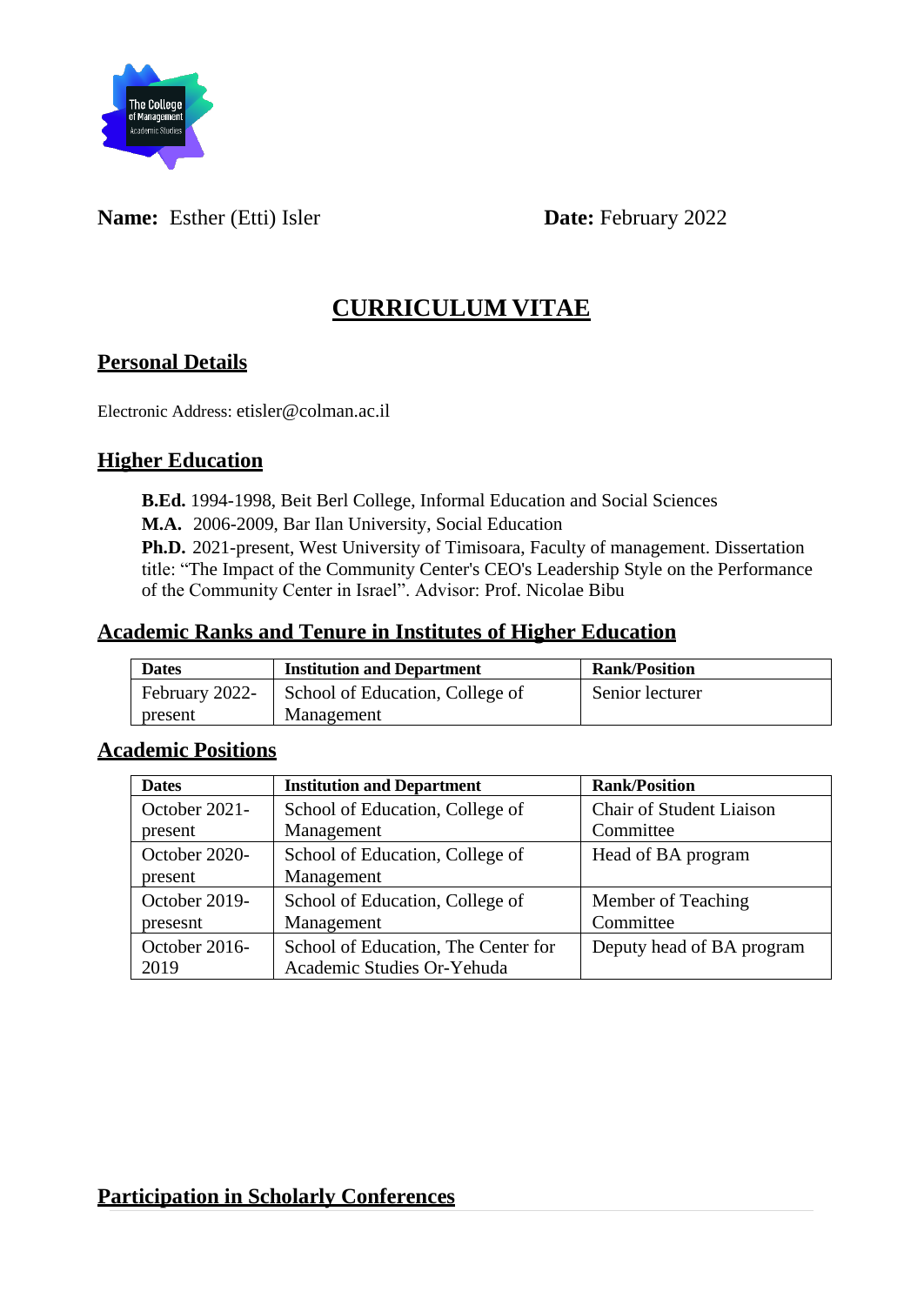

## a. **Active Participation**

| Date    | <b>Name of Conference</b>                      | <b>Place</b>                        | Subject of         | Role        |
|---------|------------------------------------------------|-------------------------------------|--------------------|-------------|
|         |                                                |                                     | Lecture/Discussion |             |
|         | November Global Forum Virtual Lisbon, Portugal |                                     | Connected          | Participant |
| 2020    | Educa                                          |                                     | education          |             |
| October | Reimagining Social                             | The Social Science                  | Reimagining        | Participant |
| 2020    | Institutions                                   | <b>Research Council and Schools</b> |                    |             |
|         |                                                | SAGE Publishing,                    |                    |             |
|         |                                                | USA                                 |                    |             |

#### b. **Organization of Conferences or Sessions**

| Date          | <b>Name of Conference</b>                                             | <b>Place</b>  | Subject/Role of<br><b>Conference, Comments</b>                                   | Role                                                          |
|---------------|-----------------------------------------------------------------------|---------------|----------------------------------------------------------------------------------|---------------------------------------------------------------|
|               | June 2016 Looking to the Future $-$ [srael]<br>Diversity not Division |               | Including youth in<br>developing norms,<br>values and action in<br>civil society | Organizer<br>Initiator<br>Head of steering<br>committee       |
| April<br>2016 | Hand in Hand –<br>building bridges of<br>understanding for youth      | Israel        | Fight Racism and<br>Xenophobia                                                   | Joint Organizer<br>Initiator<br>Head of steering<br>committee |
| 1999          | DecemberThe Community Global Israel<br>Village                        | and<br>Jordan | Developing tools for<br>effective community<br>work in multicultural<br>society  | Organizer<br>Initiator<br>Head of steering<br>committee       |

# **Invited Lectures \ Colloquium Talks**

| Date          | <b>Place of Lecture</b>                      | <b>Name of Forum</b>    | <b>Presentation/Comments</b>         |
|---------------|----------------------------------------------|-------------------------|--------------------------------------|
|               | February Universidad Hebraica, Innovation in |                         | The Contribution of Elderly          |
| 2020          | Mexico                                       | Education               | Volunteering in Community -          |
|               |                                              |                         | Oriented schools to Gaining Social   |
|               |                                              |                         | Capital                              |
| Decemb Israel |                                              | Communities of the      | Elderly Volunteering as a Social     |
| er 2019       |                                              | Future – JCC Global     | Capital Factor - The Case of Schools |
|               |                                              | Conference              | and Community Centers in Israel      |
|               | Novemb West University of                    | <b>Global SIM</b>       | The influence of stakeholders on the |
| er 2019       | Timisoara                                    | Conference on           | management and work of a             |
|               |                                              | Management              | community center in Israel           |
| Decemb Israel |                                              | Dov Lautman             | Involvement of Youth in Community    |
| er 2018       |                                              | Conference on           | Centers                              |
|               |                                              | <b>Education Policy</b> |                                      |

# **Teaching**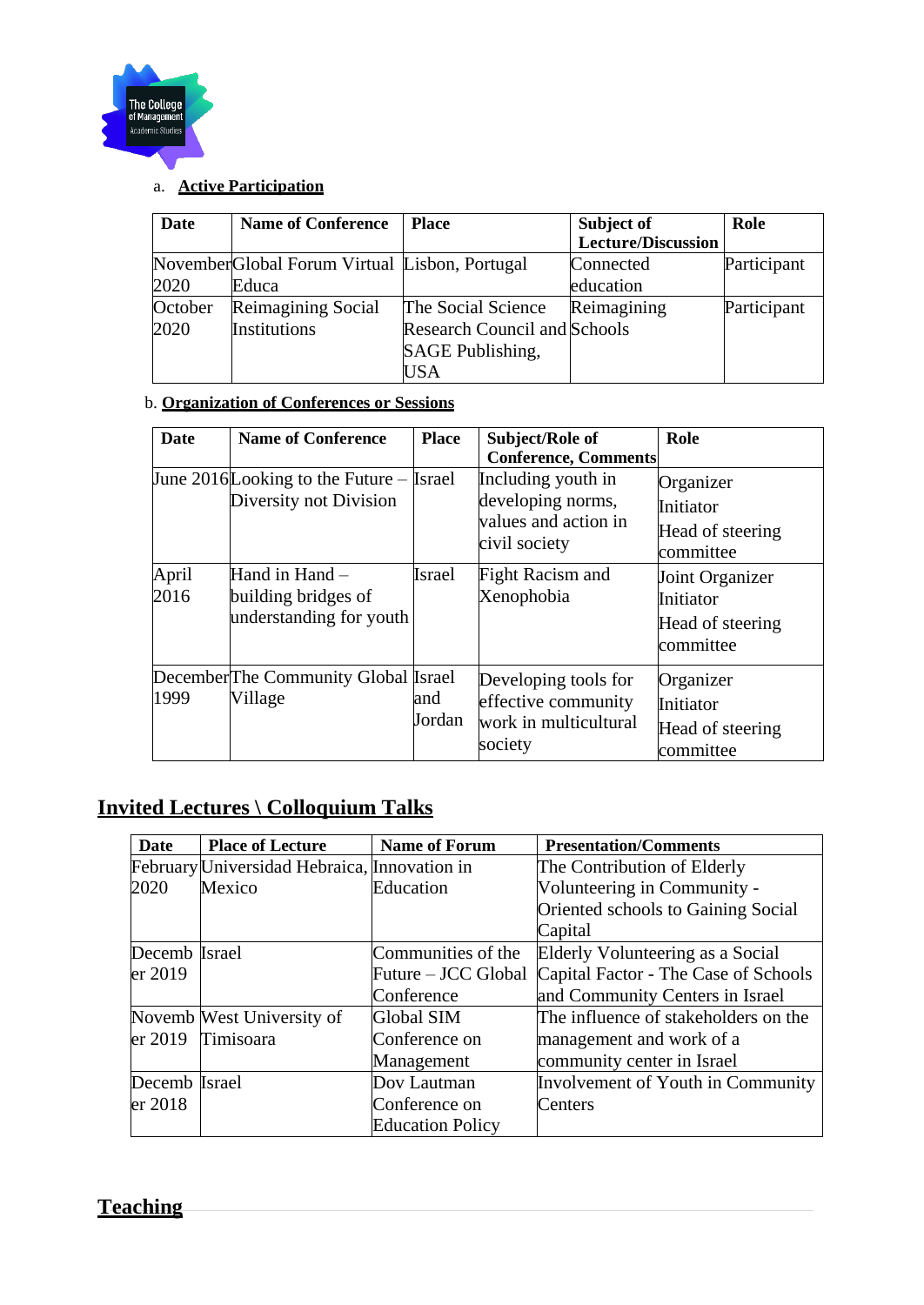

| Year     | <b>Course Name</b>            | <b>Type: Lecture/Seminar/Workshop/</b> | <b>Degree</b> | No. of          |
|----------|-------------------------------|----------------------------------------|---------------|-----------------|
|          |                               | <b>High Learn Course/Introduction</b>  |               | <b>Students</b> |
| 2010-    | Seminar (B.A                  | Advisor                                | <b>BA</b>     | 100/y           |
| present  | students)                     |                                        |               |                 |
| $2014 -$ | Academic Writing              | Lecture                                | <b>BA</b>     | 120/y           |
| 2021     | and Literacy                  |                                        |               |                 |
| 2010-    | Major Trends in               | Lecture                                | <b>BA</b>     | 200/y           |
| 2021     | Israeli Society               |                                        |               |                 |
| 2017-    | Basic concepts in             | Lecture                                | <b>BA</b>     | 90/y            |
| 2021     | informal education            |                                        |               |                 |
| 2016-    | Youth cultures in the Lecture |                                        | <b>BA</b>     | 120/y           |
| 2018     | modern world                  |                                        |               |                 |
| 2015-    | Public Management             | Lecture                                | <b>BA</b>     | 90/y            |
| 2017     | and Volunteering              |                                        |               |                 |

## a. **Courses Taught in Recent Years**

#### b. **Development of Academic Courses**

| <b>Institution</b>                                  | <b>Course Name</b>               | <b>Status</b> | <b>Reviewing factor</b>                                   |
|-----------------------------------------------------|----------------------------------|---------------|-----------------------------------------------------------|
| College of<br>Management,<br>School of<br>Education | <b>Advanced Academic Writing</b> | Approved      | Teaching committee,<br>Dean of the School of<br>education |
| College for<br>Academic<br>Studies in Or<br>Yehuda  | <b>Academic Writing</b>          | Approved      | Teaching committee,<br>Dean of the School of<br>education |
| College for<br>Academic<br>Studies in Or<br>Yehuda  | <b>Trends in Israeli Society</b> | Approved      | Teaching committee,<br>Dean of the School of<br>education |
| College of<br>Management,<br>School of<br>Education | Hebrew language studies          | In writing    |                                                           |

## **Scholarships, Awards and Prizes**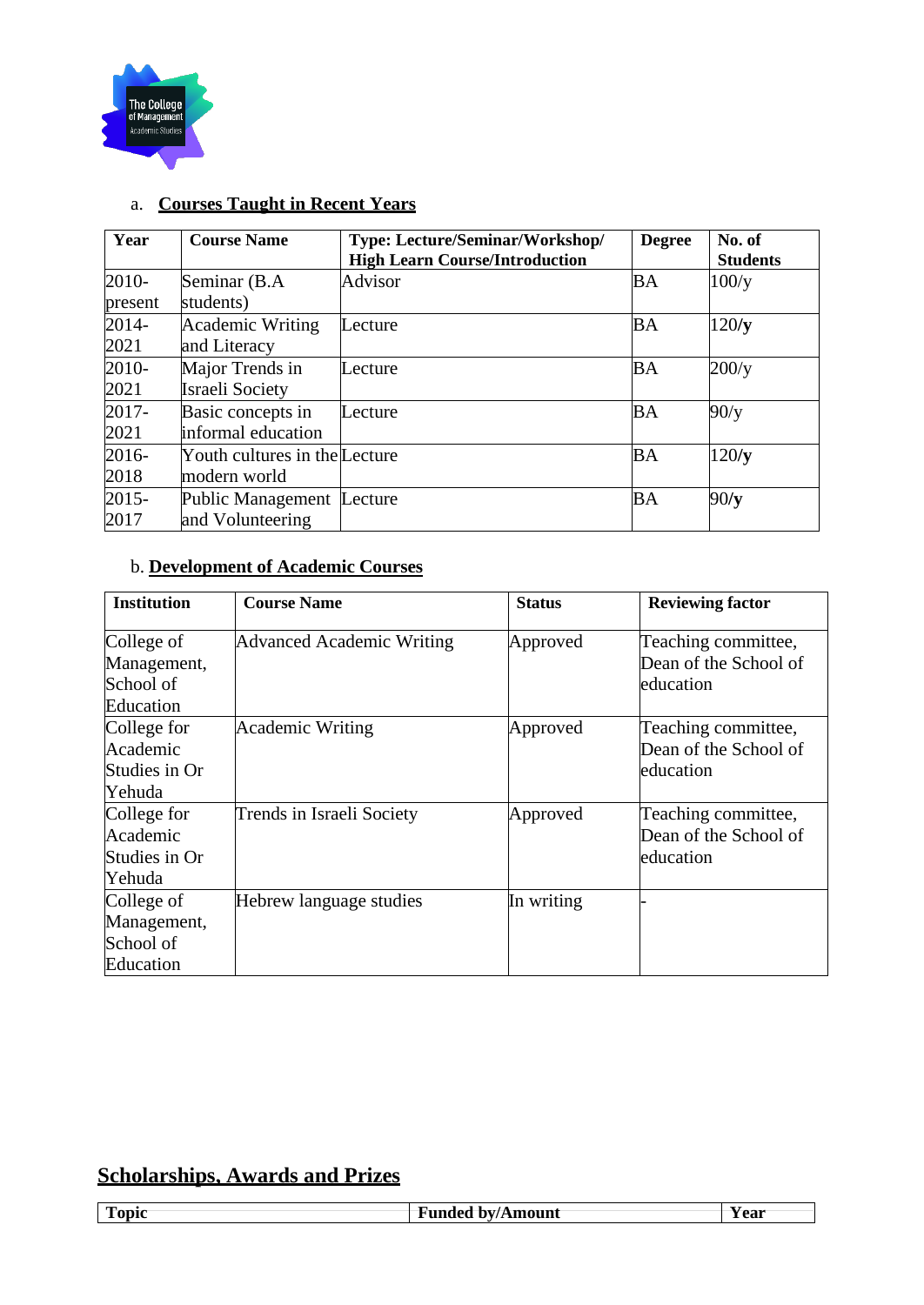

| Appreciation award for promoting the<br>EU Youth Program - Euromed | Ministry of Education, Ministry of<br>Foreign Affairs and the Israel Youth<br><b>Exchange Authority</b> | 2016 |
|--------------------------------------------------------------------|---------------------------------------------------------------------------------------------------------|------|
| Award of Excellence for youth work in<br><b>Israel</b>             | EU                                                                                                      | 2013 |
| Certificate of recognition                                         | <b>IFCC</b>                                                                                             | 1999 |

### **Professional Experience**

I have over 30 years' experience in community work, community centers and non-formal education through my work at the Israeli Association of Community Centers and other settings. I began my career as the director of the Jerusalem Writers' House, with adults and youth, focusing on the development and preservation of Hebrew literature for the community.

Throughout my rich career, spanning over 30 years, I have developed dozens of educational and social programs for youth and communities. My areas of expertise lie in the fields of non-formal education and community development - at the local, national and international levels - including the management, control and evaluation of these programs.

Throughout its years of operation in Israel, I served as a member of the point team for the leading European Union youth program in the Mediterranean, the Euromed Youth Program. In recognition of my contribution to the success of this program, the Israeli Ministries of Education and Foreign Affairs awarded me a prize.

#### **Currently:**

Executive Director -The Israel Federation of Community Centers, (Since 2010).

Board member JCC GLOBAL - Jewish Community Centers, (since 2007).

Board member - the IFS – International Federation of Settlements and Neighborhood Centers, (since 2015).

Member of the Israeli Youth Award Committee of the local authorities and the Ministry of Education (since 2016).

# **PUBLICATIONS**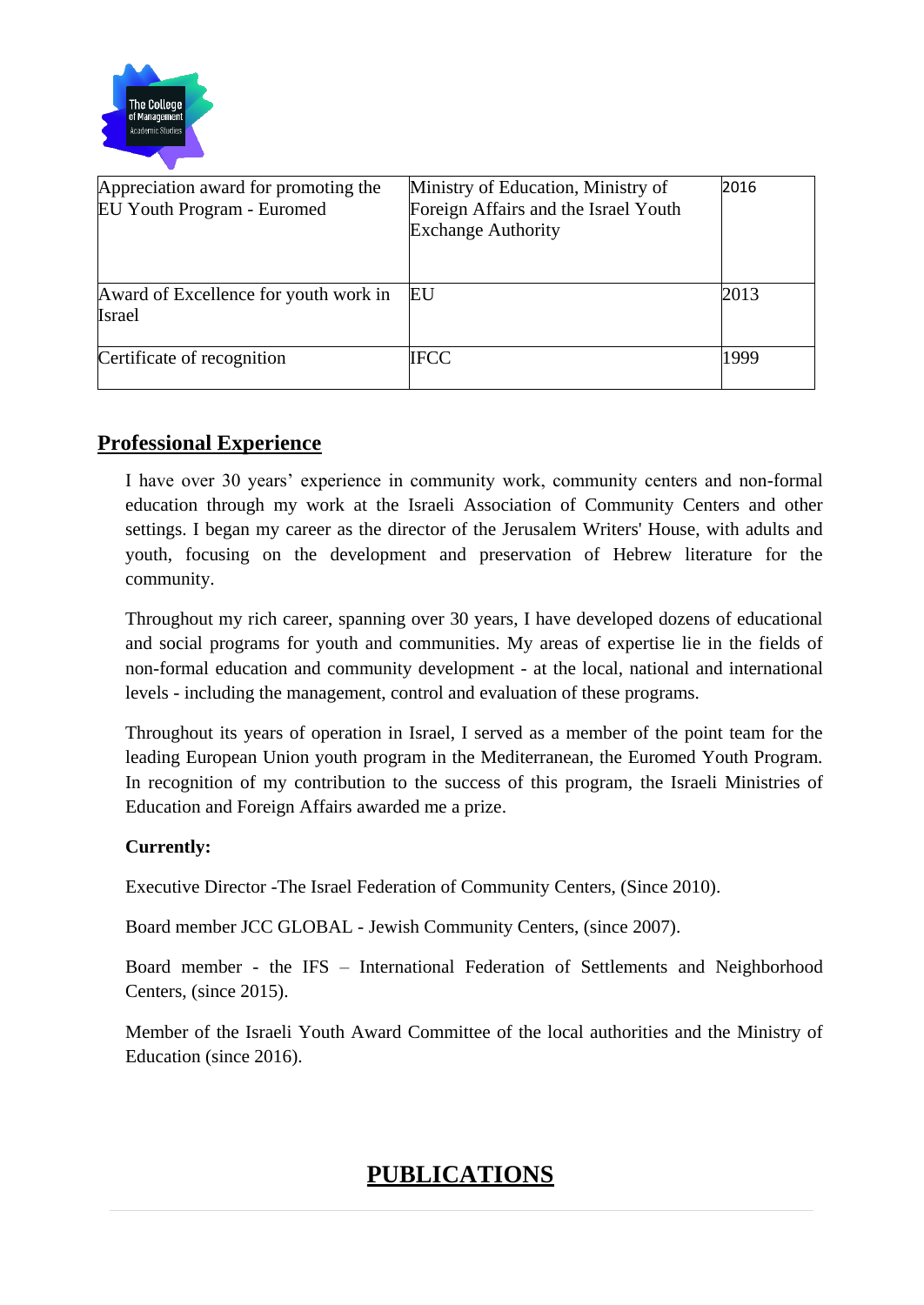

### **Ph.D. Dissertation**

"The Impact of the Community Center's CEO's Leadership Style on the Performance of the Community Center in Israel". English. 200 pages. Advisor: Prof. Nicolae Bibu. West University of Timisoara, Faculty of management.

#### **Articles in Refereed Journals - Published**

- **1.** Isler, E. (2021). Community Centers in Israel during the COVID-19 Pandemic A Collective Impact. Advances in Applied Sociology Vol.11 No.9, September 16, 2021DOI: 10.4236/aasoci.
- 2. Isler, E., Bibu N., Dananita D., Sala D., (2021). The Impact of the Community Center's CEO's Leadership Style on the Performance of the Community Center in Israel. Timisoara Journal of Management.
- 3. Isler, E. (2021). The contribution of elderly volunteering in community-oriented schools to gaining social capital, International Electronic Scientific and Practical Journal WayScience.
- 4. Isler, E. (2020). The Leader's Effect: The Leader's contribution to the community's Social Capital, MOVILIM journal, Shearey Mishpat College, Vol 1 2020, 29 pages. (Hebrew).

#### **Articles in Conference Proceedings - Published**

5. Bibu, N., & Isler, E. (2019, October). The Influence of Stakeholders on the Management and Work of a Community Center in Israel. In: International Symposium in Management Innovation for Sustainable Management and Entrepreneurship (pp. 271-282). Springer, Cham. [https://doi.org/10.1007/978-3-030-44711-3\\_20](https://doi.org/10.1007/978-3-030-44711-3_20)

#### **Accepted for Publication**

6. Isler E. The CEO and the Community Center's Performance: The Moderating Role of Community Awareness.

#### **Other Works**

An active partner in writing and editing the monthly professional bulletin of the Israel Association of Community Centers. 2000-2007

Director of professional publications, The Israel Federation of Community Centers. 2010- 2015.

#### **Summary of My Research Activities and Future Plans**